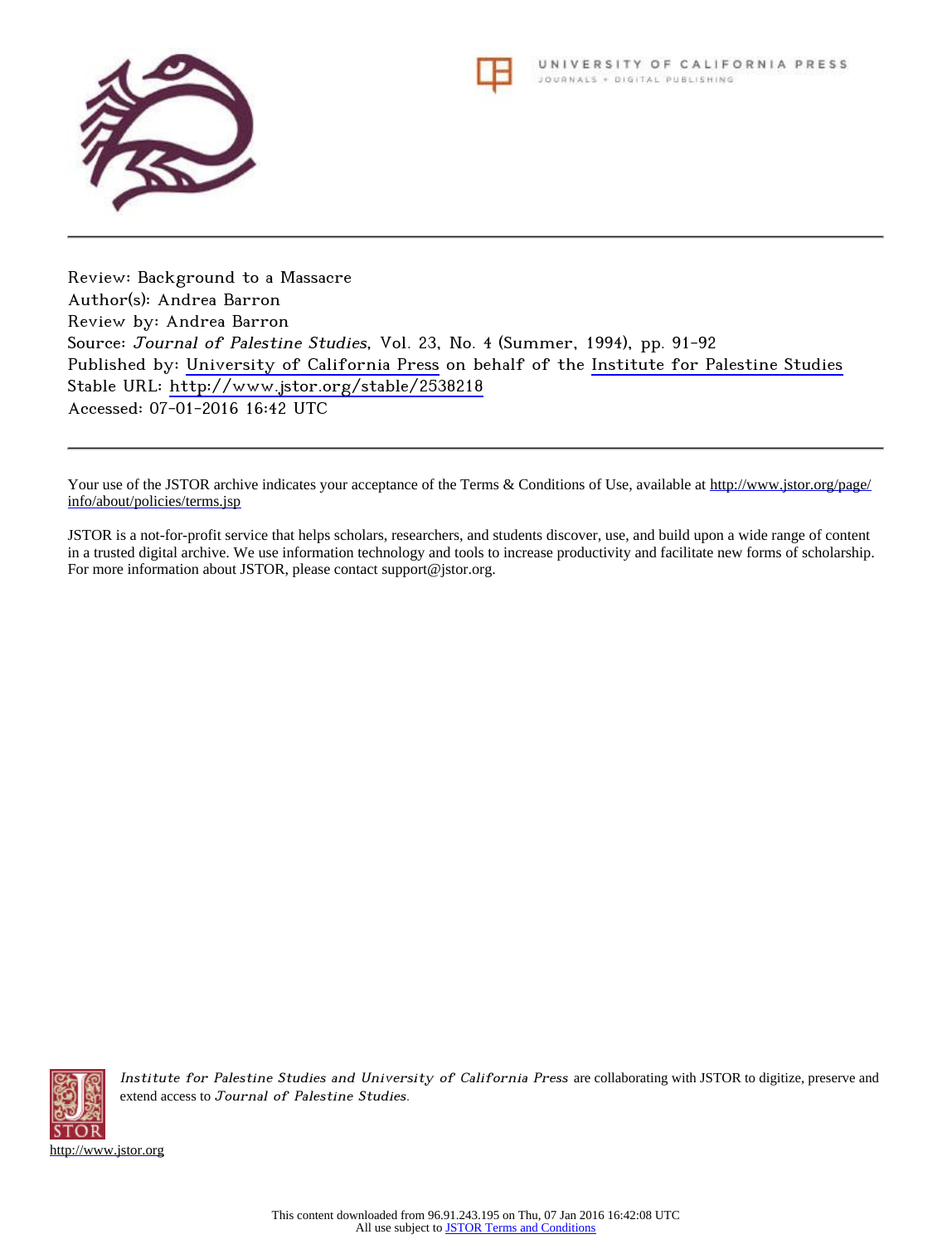lem (p. 48), failing to mention a voluntary Christian mass departure, Jewish settlement, and Israeli expropriation of Arab houses.

The "guide," not disregarding its innovative presentation of biblical archaeology, is nonetheless rooted in a frame of reference, and discourse, which ultimately lead the reader to internalize very specific long-standing Zionist political and ideological premises, utterly negating the historical and social dimension of Palestinian existence. It is an interesting exercise in the political sociology of stones: its mechanics demonstrate how politics, religion, and science melt to become a sophisticated means through which political myths are established and orientalist perceptions sustained.

## BACKGROUND TO A MASSACRE

The Ascendance of Israel's Radical Right, by Ehud Sprinzak. New York: Oxford University Press, 1991. xvii + 313 pages. Glossary to p. 318. Notes to p. 365. Bibliography to p. 378. Index to p. 392. \$29.95 cloth.

## Reviewed by Andrea Barron

When Dr. Baruch Goldstein from the West Bank settlement of Qiryat Arba pushed his way into Hebron's Haram al-Ibrahimi and gunned down twenty-nine Palestinian worshippers, most Israelis, including IDF Chief of Staff Ehud Barak, were shocked and surprised. There was no way to predict the 25 February massacre, Barak told the Shamgar Commission investigating the tragedy: "It was like a bolt from the blue.'

One Israeli who probably was not surprised was Ehud Sprinzak, the Hebrew University professor who wrote this definitive study on the radical right in Israel. Sprinzak began the research for this book in 1984, a landmark year for the radical right. This was the year when police uncovered a Jewish terrorist network that planned to blow up the Dome of the Rock and five Arab buses, and the year when Rabbi Meir Kahane was elected to the Knesset on a platform calling for the expulsion of all Arabs from Israel and the occupied territories.

The evidence presented in Sprinzak's study shows that the massacre was anything but a "bolt from the blue"; Goldstein's hatred of Arabs had been shaped by the ideology of the radical right, which had penetrated deeply into Israeli society by the time he walked into the Hebron mosque, armed and ready to kill. Even Prime Minister Yitzhak Rabin had to admit that Goldstein was not just one lone lunatic-that support for him reflected what Rabin called "the danger of emerging Israeli racism, and to be more more precise, Jewish racism."

Sprinzak makes a clear distinction between the "moderate right," represented by the Likud bloc, and the "radical right," a "combination of ultranationalism, militarism, ethnocentrism, and religiosity" whose adherents divide the world "between the sons of light (themselves) and the sons of darkness (anyone who disagrees)" (pp. 20-21). The radical right includes extraparliamentary groups like Kahane's Kach party, banned after the Hebron massacre, and Gush Emunim ("Bloc of the Faithful"), the religious fundamentalists who led the drive to establish West Bank settlements after the 1967 war. Inside the Knesset, the radical right is represented by the Tehiya, Moledet, and Tsomet parties, all founded by ultranationalists after Menachem Begin committed the "treasonous" act of signing the Camp David Accords with Egypt.

Sprinzak traces the Zionist roots of the radical right in pre-1948 Palestine, the reemergence of the movement following the 1967 war, and its rapid growth between 1978 and 1984. It was Rabbi Avraham Kook, the first chief Ashkenazic rabbi of mandatory Palestine, who married Zionism and religious fundamentalism for the first time. He believed that Jews were living in a messianic age when Eretz Yisrael (the biblical Land of Israel, including the West Bank) was to be redeemed in its entirety. He opposed any partition of the land, because God had promised it to Abraham 5,000 years ago.

Rabbi Kook's son, Rabbi Zvi Yehuda Kook, carried on his father's work at the Yeshiva Merkaz Harav in Jerusalem and became the spiritual mentor of Gush Emunim. The Gush doctrine that Am Yisrael (the people of Israel) refers to the land as well as the people comes from the younger Rabbi Kook. This doctrine teaches that the people and the land cannot be separated, so it makes no sense to talk about giving up land to save lives, the argument of the Jewish religious peace movement.

If Gush Emunim only represented the views of its some 15,000 members, or even just the 130,000 settlers in the West Bank or Gaza, it would not be so influential. What

Andrea Barron is a free-lance journalist specializing in the Middle East and a doctoral student in international relations at The American University.